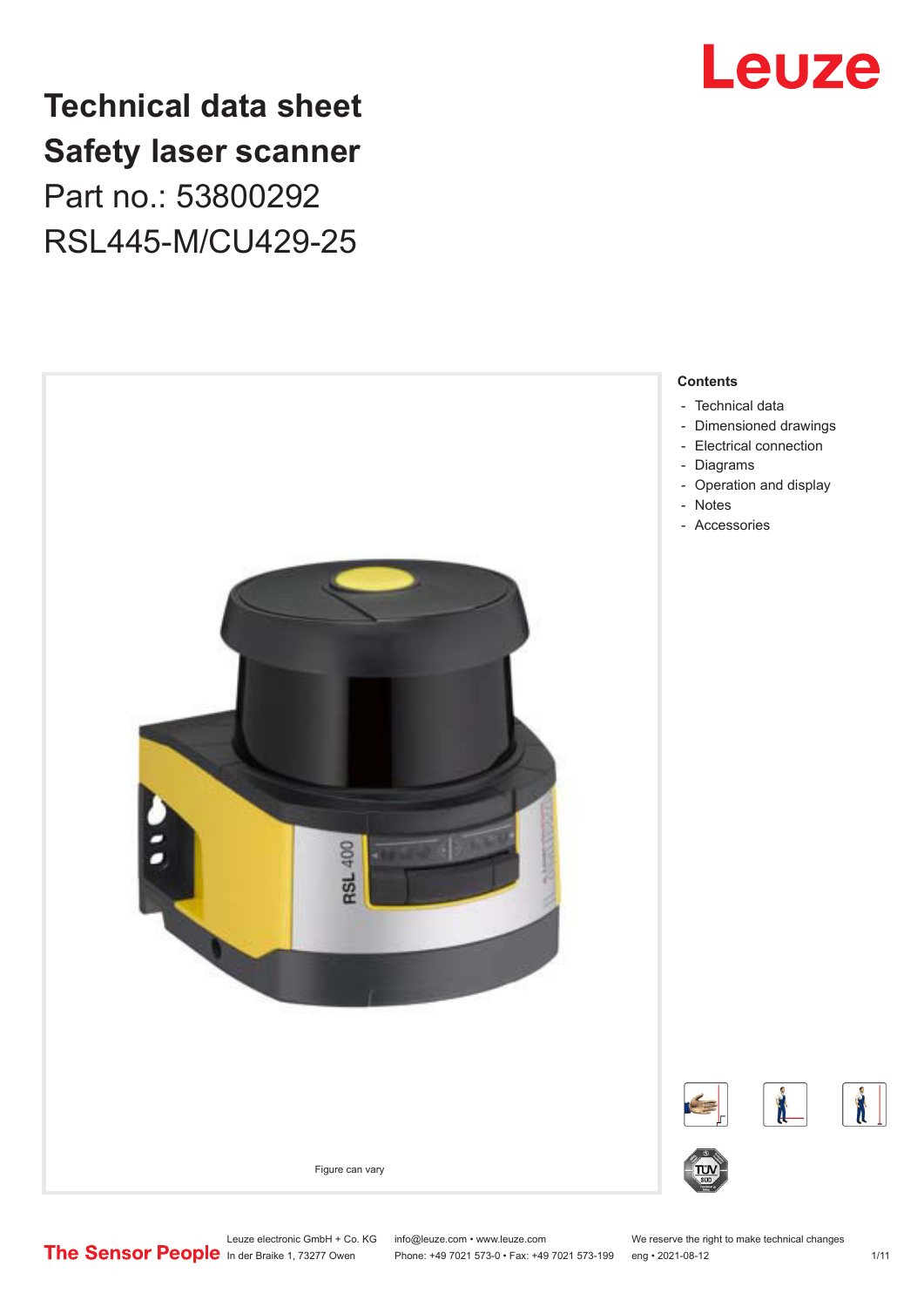# <span id="page-1-0"></span>**Technical data**

# Leuze

#### **Basic data**

| שושט טוכשכ                                       |                                                   |
|--------------------------------------------------|---------------------------------------------------|
| Series                                           | <b>RSL 400</b>                                    |
| <b>Application</b>                               | Mobile danger zone guarding                       |
|                                                  | Mobile side guarding                              |
|                                                  | Stationary access guarding                        |
|                                                  | Stationary danger zone guarding                   |
| <b>Special version</b>                           |                                                   |
| <b>Special version</b>                           | Measurement data output optimized for             |
|                                                  | vehicle navigation                                |
| <b>Functions</b>                                 |                                                   |
| <b>Functions</b>                                 | Data output, configurable                         |
|                                                  | Dynamic contactor monitoring (EDM),<br>selectable |
|                                                  | E-stop linkage                                    |
|                                                  | Four-field mode                                   |
|                                                  | Resolution, selectable                            |
|                                                  | Safe time delay, internal                         |
| <b>Characteristic parameters</b>                 |                                                   |
| <b>Type</b>                                      | 3, IEC/EN 61496                                   |
| <b>SIL</b>                                       | 2, IEC 61508                                      |
| <b>SILCL</b>                                     | 2, IEC/EN 62061                                   |
| Performance Level (PL)                           | d, EN ISO 13849-1                                 |
| $PFH_{D}$                                        | 0.00000009 per hour                               |
| PFH <sub>D</sub>                                 | 9E-08 per hour                                    |
| Mission time T <sub>M</sub>                      | 20 years, EN ISO 13849-1                          |
| Category                                         | 3, EN ISO 13849                                   |
| <b>Protective field data</b>                     |                                                   |
| <b>Scanning angle</b>                            | 270°                                              |
| Minimum adjustable range                         | 50 mm                                             |
| Number of field pairs, reversible                | Up to $100$                                       |
| Number of quads, reversible                      | 50                                                |
| <b>Number of protective functions</b>            | 2 Piece(s)                                        |
| Number of independent sensor confi-<br>gurations | Up to $10$                                        |
| Diffuse reflection, min.                         | 1.8%                                              |
| <b>Operating range</b>                           | 04.5m                                             |
| <b>Warning field data</b>                        |                                                   |
| Number of field pairs                            | Up to 100                                         |
| <b>Operating range</b>                           | $020$ m                                           |
| Object size                                      | 150 mm x 150 mm                                   |
| Diffuse reflection, min.                         | 10 %                                              |
| <b>Optical data</b>                              |                                                   |
| Light source                                     | Laser, Infrared                                   |
| Laser light wavelength                           | 905 nm                                            |
| Laser class                                      | 1, IEC/EN 60825-1:2014                            |
| <b>Transmitted-signal shape</b>                  | Pulsed                                            |
| <b>Repetition frequency</b>                      | 90 kHz                                            |

#### **Measurement data**

|  | Detection range                                                       | $050$ m, Diffuse reflection $>90\%$                                                                                                                                |
|--|-----------------------------------------------------------------------|--------------------------------------------------------------------------------------------------------------------------------------------------------------------|
|  | Diffuse reflection                                                    | 20 %                                                                                                                                                               |
|  | <b>Angular resolution</b>                                             | $0.1$ $^{\circ}$                                                                                                                                                   |
|  | Distance resolution, radial                                           | 1 <sub>mm</sub>                                                                                                                                                    |
|  | Distance resolution, lateral                                          | $0.1$ $^{\circ}$                                                                                                                                                   |
|  | Systematic measurement error D <sub>meas</sub> -<br>$D_{\text{real}}$ | $min.: -20$ mm<br>$typ.: -10$ mm<br>max.: 0 mm<br>>>>>> (Diffuse reflection:<br>1.8%  retro-reflector<br>Measurement range: 0.2  25 m)                             |
|  | <b>Measurement value noise</b>                                        | 10 mm, $1\sigma$<br>(• Diffuse reflection: 1.8%  20%<br>Measurement range: 0  9 m<br>• Diffuse reflection: 20%  retro-<br>reflector<br>Measurement range: 0  25 m) |
|  | Laser spot (H x W), 10 m                                              | 60 mm x 13 mm                                                                                                                                                      |
|  | Laser spot (H x W), 20 m                                              | 165 mm x 24 mm                                                                                                                                                     |
|  | Laser spot (H x W), 30 m                                              | 265 mm x 40 mm                                                                                                                                                     |
|  | Laser spot (H x W), 40 m                                              | 285 mm x 57 mm                                                                                                                                                     |
|  | <b>Electrical data</b>                                                |                                                                                                                                                                    |
|  | <b>Protective circuit</b>                                             | Overvoltage protection                                                                                                                                             |
|  | Performance data                                                      |                                                                                                                                                                    |
|  | Supply voltage $U_{\rm B}$                                            | 24 V, DC, -30  20 %                                                                                                                                                |
|  | max.                                                                  | Current consumption (without load), 700 mA, (use power supply unit with 3 A)                                                                                       |
|  | Power consumption, max.                                               | 17 W, For 24 V, plus output load                                                                                                                                   |
|  | Outputs                                                               |                                                                                                                                                                    |
|  | Number of safety-related switching 4 Piece(s)<br>outputs (OSSDs)      |                                                                                                                                                                    |
|  |                                                                       |                                                                                                                                                                    |
|  | Safety-related switching outputs<br><b>Type</b>                       | Safety-related switching output OSSD                                                                                                                               |
|  | Switching voltage high, min.                                          | 20.8 V                                                                                                                                                             |
|  | Switching voltage low, max.                                           | 2V                                                                                                                                                                 |
|  | Voltage type                                                          | DC                                                                                                                                                                 |
|  |                                                                       |                                                                                                                                                                    |
|  | Safety-related switching output 1                                     |                                                                                                                                                                    |
|  | Assignment                                                            | Connection 1, gray wire                                                                                                                                            |
|  | <b>Switching element</b>                                              | Transistor, PNP                                                                                                                                                    |
|  | Safety-related switching output 2                                     |                                                                                                                                                                    |
|  | <b>Assignment</b>                                                     | Connection 1, pink wire                                                                                                                                            |
|  |                                                                       |                                                                                                                                                                    |

# **Switching element** Transistor, PNP

| Safety-related switching output 3 |                                |
|-----------------------------------|--------------------------------|
| Assignment                        | Connection 1, yellow/gray wire |
| <b>Switching element</b>          | Transistor, PNP                |

| Safety-related switching output 4 |                               |
|-----------------------------------|-------------------------------|
| Assignment                        | Connection 1, pink/green wire |
| <b>Switching element</b>          | Transistor, PNP               |

#### **Service interface**

| Type | Bluetooth, USB |
|------|----------------|
|      |                |

| <b>Bluetooth</b>                   |                                 |
|------------------------------------|---------------------------------|
| <b>Function</b>                    | Configuration/parametering      |
| <b>Frequency band</b>              | 2,400  2,483.5 MHz              |
| <b>Radiated transmitting power</b> | Max. 4.5 dBm (2.82 mW), class 2 |

Leuze electronic GmbH + Co. KG info@leuze.com • www.leuze.com We reserve the right to make technical changes<br>
The Sensor People in der Braike 1, 73277 Owen Phone: +49 7021 573-0 • Fax: +49 7021 573-199 eng • 2021-08-12

Phone: +49 7021 573-0 • Fax: +49 7021 573-199 eng • 2021-08-12 2 2/11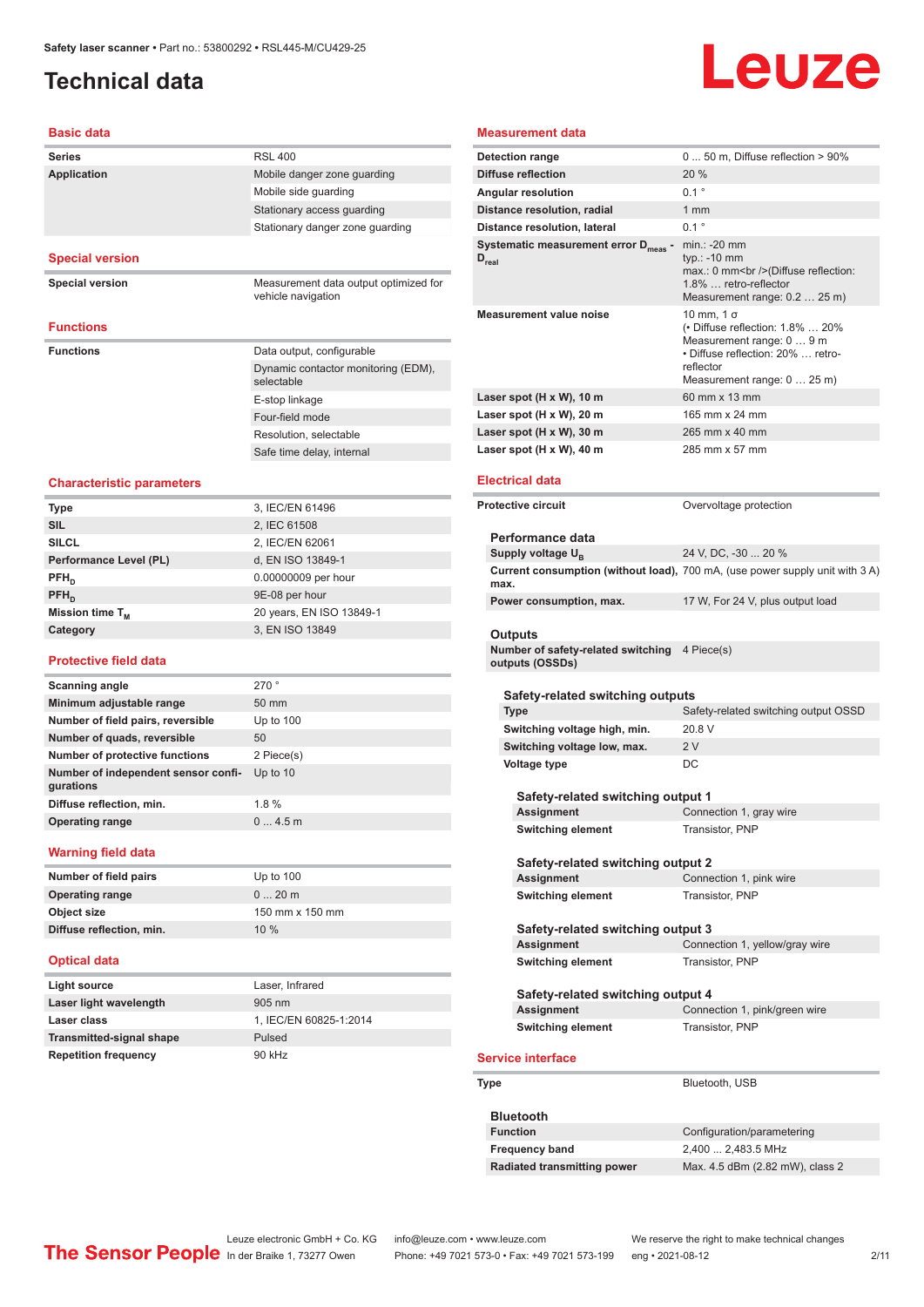# **Technical data**

# Leuze

## **USB**

| <b>Function</b>          | Configuration/parametering                                             |
|--------------------------|------------------------------------------------------------------------|
| <b>Connection</b>        | USB 2.0 mini-B, socket                                                 |
| Transmission speed, max. | 12 Mbit/s                                                              |
| Cable length             | $\leq$ 5m<br>Longer cable lengths are possible using<br>active cables. |

#### **Connection**

**Number of connections** 2 Piece(s)

| <b>Connection 1</b>        |                     |
|----------------------------|---------------------|
| <b>Function</b>            | Machine interface   |
| <b>Type of connection</b>  | Cable               |
| <b>Cable length</b>        | 25,000 mm           |
| <b>Sheathing material</b>  | <b>PVC</b>          |
| Cable color                | <b>Black</b>        |
| Number of conductors       | 29 - wire           |
| Wire cross section supply  | $1 \text{ mm}^2$    |
| Wire cross section signals | $0.14 \text{ mm}^2$ |
|                            |                     |
| <b>Connection 2</b>        |                     |
| <b>Function</b>            | Data interface      |
| <b>Type of connection</b>  | Connector           |
| Thread size                | M <sub>12</sub>     |

|                    | $\sim$ $\sim$   |
|--------------------|-----------------|
| <b>Thread size</b> | M <sub>12</sub> |
| <b>Type</b>        | Female          |
| <b>Material</b>    | Metal           |
| No. of pins        | 4-pin           |
| Encoding           | D-coded         |
|                    |                 |

#### **Cable properties Cable resistance, max.** 15 Ω

### **Mechanical data**

| Dimension (W x H x L)    | 140 mm x 149 mm x 140 mm     |
|--------------------------|------------------------------|
| <b>Housing material</b>  | Metal                        |
|                          | Plastic                      |
| <b>Metal housing</b>     | Diecast zinc                 |
| Lens cover material      | Plastic/PC                   |
| Net weight               | 3,000q                       |
| <b>Housing color</b>     | Yellow, RAL 1021             |
| <b>Type of fastening</b> | Mounting plate               |
|                          | Through-hole mounting        |
|                          | Via optional mounting device |

#### **Operation and display**

| Type of display              | Alphanumerical display |
|------------------------------|------------------------|
|                              | <b>LED</b> indicator   |
| <b>Number of LEDs</b>        | 6 Piece(s)             |
| <b>Type of configuration</b> | Software Sensor Studio |
| <b>Operational controls</b>  | Software Sensor Studio |
|                              |                        |

### **Environmental data**

| Ambient temperature, operation                                     | 050 °C         |
|--------------------------------------------------------------------|----------------|
| Ambient temperature, storage                                       | $-2060 °C$     |
| Relative humidity (non-condensing)                                 | 1595%          |
| <b>Certifications</b>                                              |                |
| Degree of protection                                               | IP 65          |
| <b>Protection class</b>                                            | III, EN 61140  |
| <b>Certifications</b>                                              | <b>TÜV Süd</b> |
| Test procedure for EMC in accordance DIN 40839-1/3                 |                |
| with standard                                                      | EN 61496-1     |
| Test procedure for oscillation in<br>accordance with standard      | EN 60068-2-6   |
| Test procedure for continuous shock<br>in accordance with standard | IEC 60068-2-29 |
| US patents                                                         | US 10,304,307B |
|                                                                    | US 7,656,917 B |
|                                                                    | US 7.696.468 B |
|                                                                    | US 8,520,221 B |
|                                                                    |                |
| <b>Classification</b>                                              |                |
| <b>Customs tariff number</b>                                       | 85365019       |
| eCl@ss 5.1.4                                                       | 27272705       |

| <b>Customs tariff number</b> | 85365019 |
|------------------------------|----------|
| eCl@ss 5.1.4                 | 27272705 |
| eCl@ss 8.0                   | 27272705 |
| eCl@ss 9.0                   | 27272705 |
| eCl@ss 10.0                  | 27272705 |
| eCl@ss 11.0                  | 27272705 |
| <b>ETIM 5.0</b>              | EC002550 |
| <b>ETIM 6.0</b>              | EC002550 |
| <b>ETIM 7.0</b>              | EC002550 |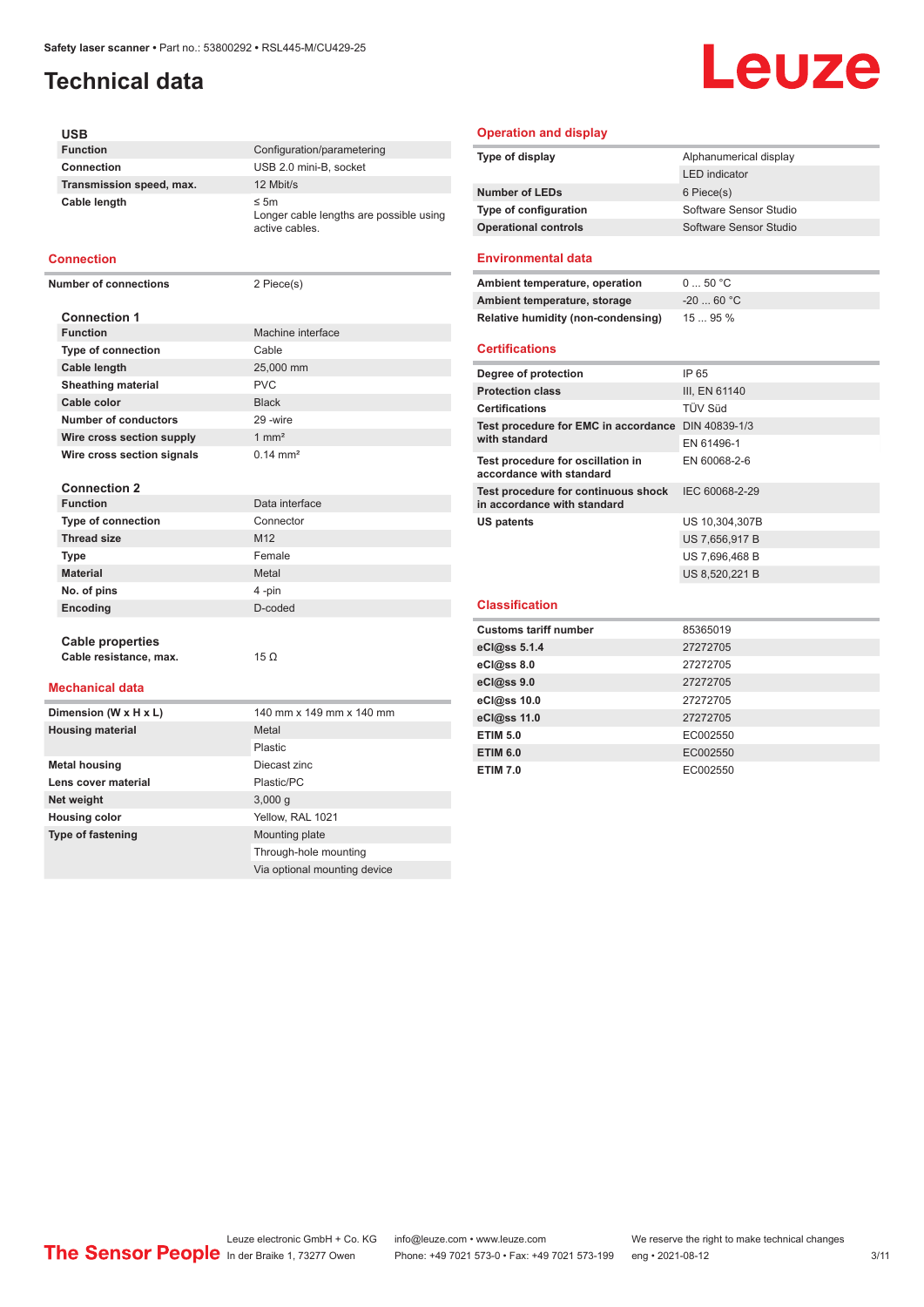# <span id="page-3-0"></span>**Dimensioned drawings**

All dimensions in millimeters

Dimensions safety laser scanner with connection unit









1 Scan level

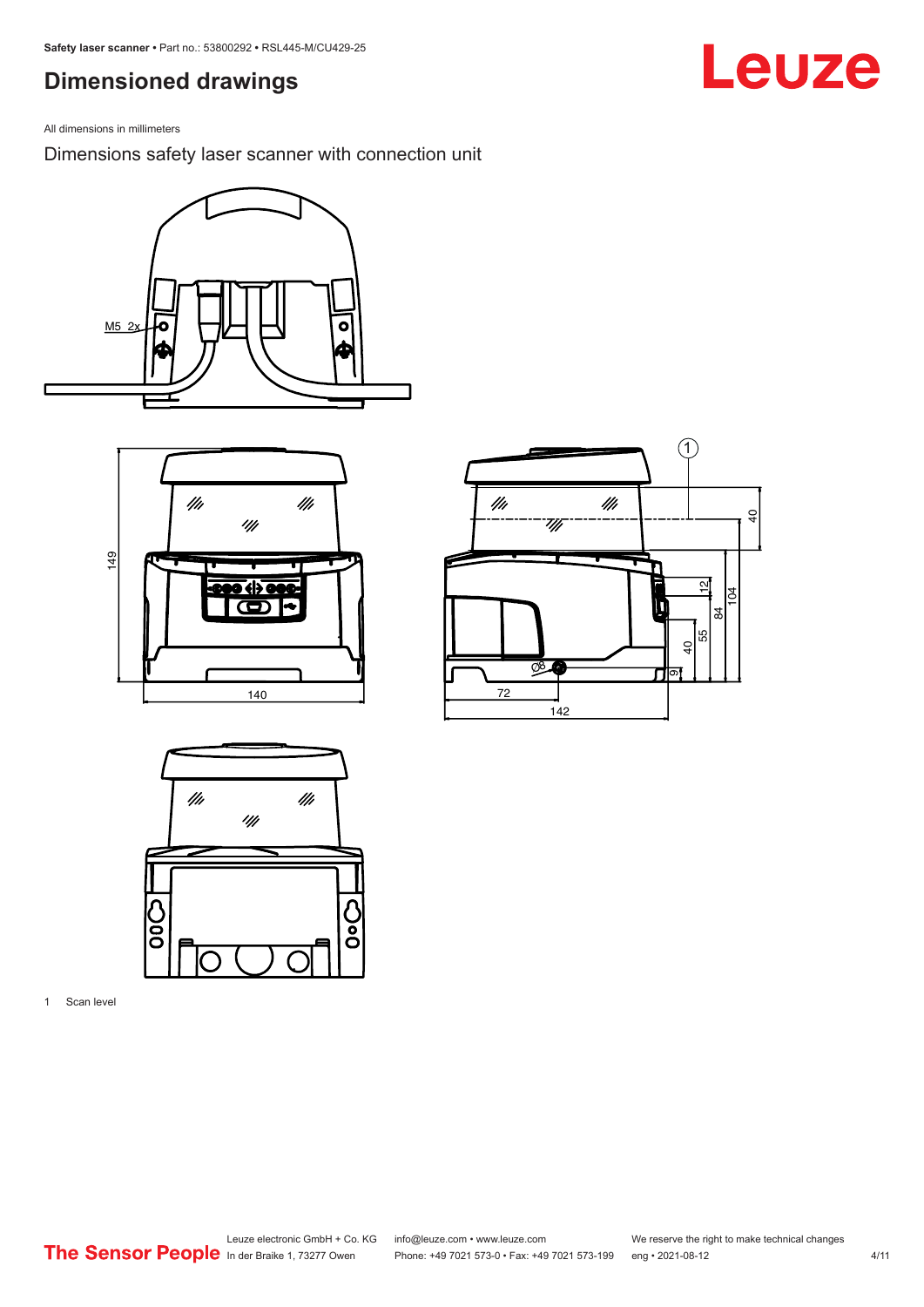# **Dimensioned drawings**

Mounting dimensions safety laser scanner with connection unit



Minimum space requirements for installation and replacement of scanner unit



Leuze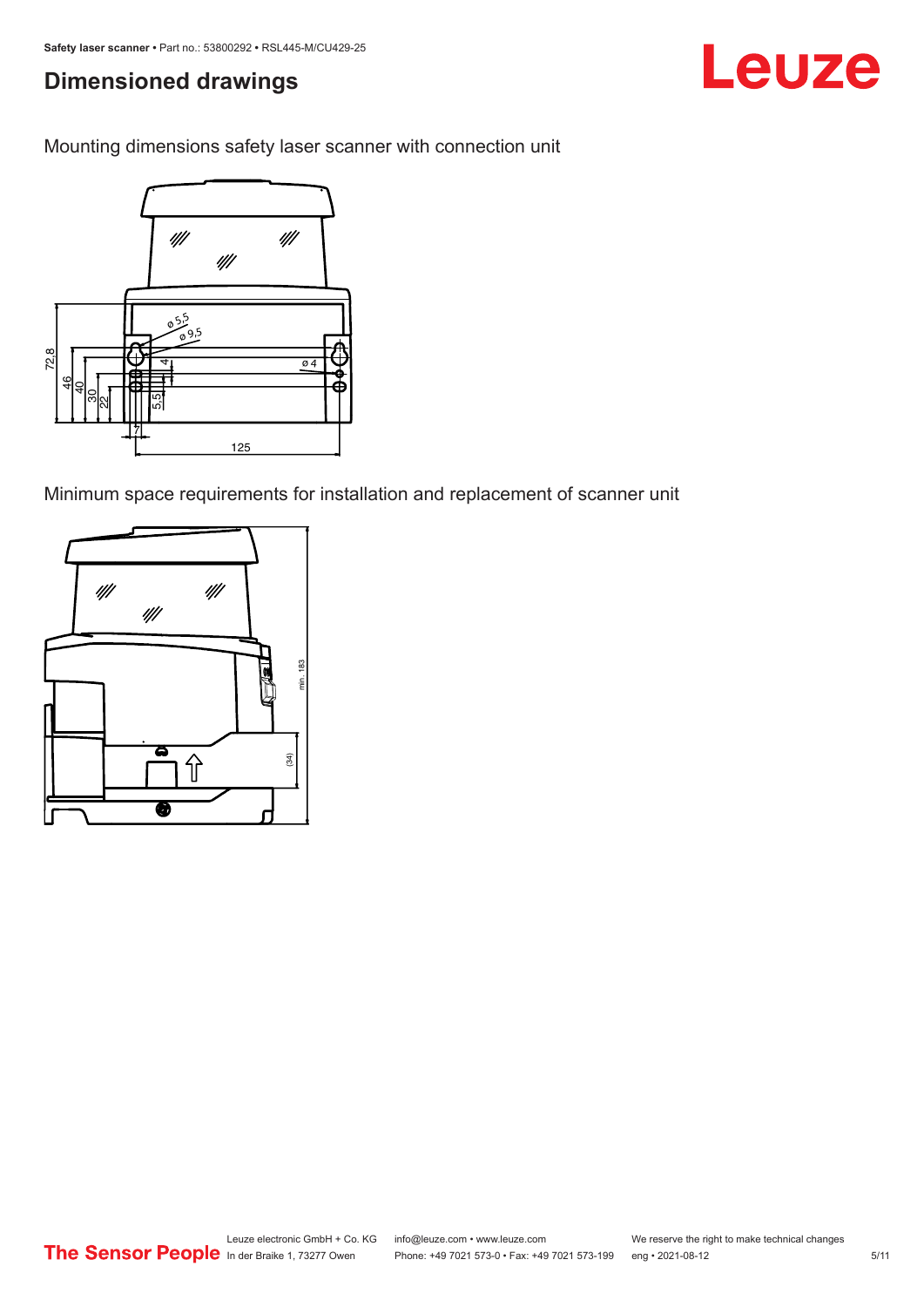# <span id="page-5-0"></span>**Dimensioned drawings**

# Leuze

Dimensions of scanning range



1 Reference point for distance measurement and protective field radius

# **Electrical connection**

### **Connection 1**

| <b>Function</b>             | Machine interface   |
|-----------------------------|---------------------|
| Type of connection          | Cable               |
| Cable length                | 25,000 mm           |
| <b>Sheathing material</b>   | <b>PVC</b>          |
| Cable color                 | <b>Black</b>        |
| <b>Number of conductors</b> | 29 - wire           |
| Wire cross section supply   | $1 \text{ mm}^2$    |
| Wire cross section signals  | $0.14 \text{ mm}^2$ |

#### **Conductor color Conductor assignment**

| White                 | RES1            |
|-----------------------|-----------------|
| <b>Brown</b>          | $+24V$          |
| Green                 | EA1             |
| Yellow                | A1              |
| Gray                  | OSSDA1          |
| <b>Pink</b>           | OSSDA2          |
| <b>Blue</b>           | GND / Ground    |
| Red                   | <b>MELD</b>     |
| <b>Black</b>          | F <sub>1</sub>  |
| <b>Violet</b>         | F <sub>2</sub>  |
| Gray / Pink           | F <sub>3</sub>  |
| Blue / Red            | F <sub>4</sub>  |
| Green / White         | F <sub>5</sub>  |
| Brown / Green         | SE <sub>1</sub> |
| White / Yellow        | SE <sub>2</sub> |
| <b>Brown / Yellow</b> | A2              |
| Gray / White          | A <sub>3</sub>  |
| Brown / Gray          | A4              |
| Pink / White          | EA <sub>2</sub> |
| Brown / Pink          | EA3             |

Leuze electronic GmbH + Co. KG info@leuze.com • www.leuze.com We reserve the right to make technical changes

In der Braike 1, 73277 Owen Phone: +49 7021 573-0 • Fax: +49 7021 573-199 eng • 2021-08-12 6 /11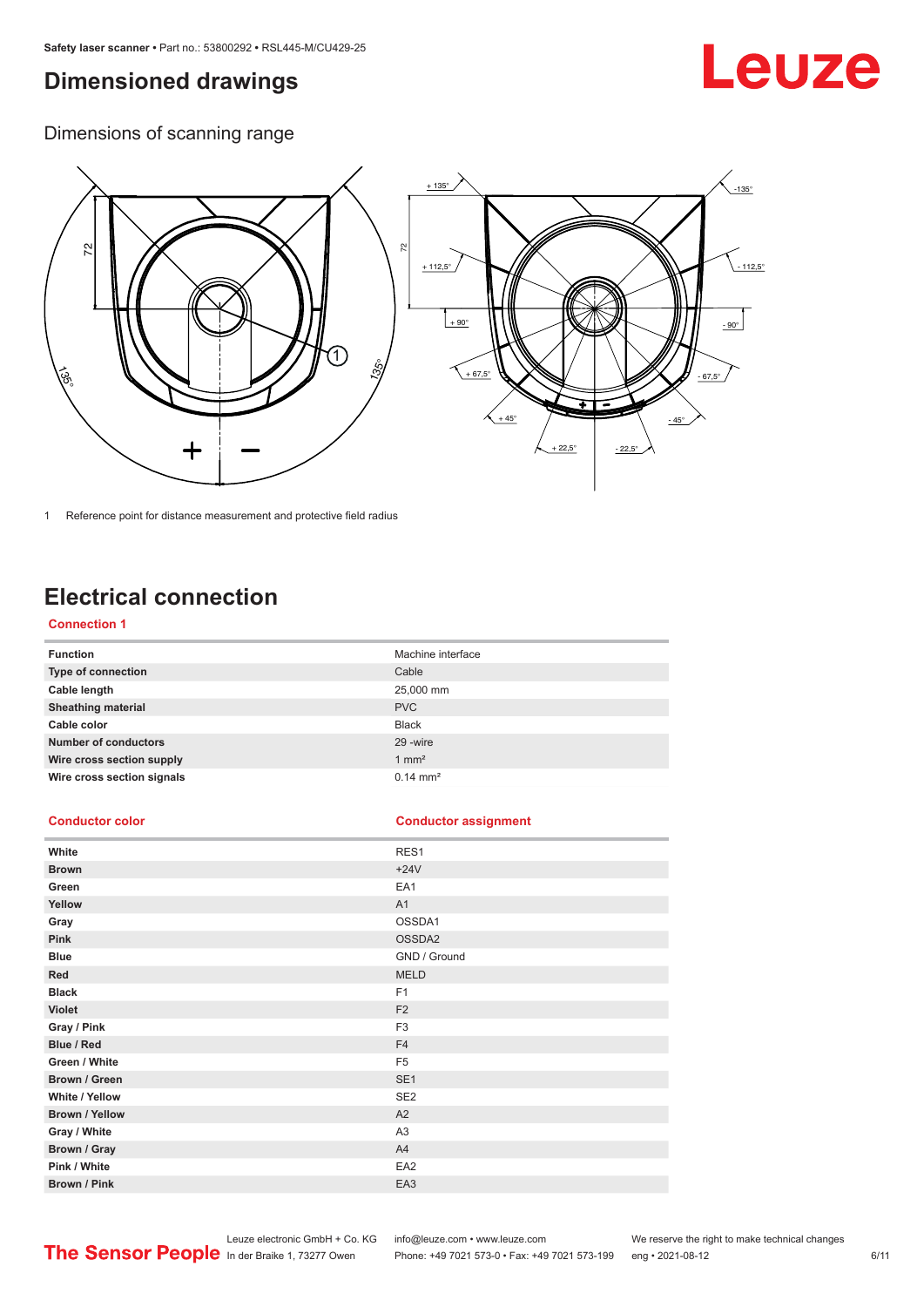# **Electrical connection**



### **Conductor color Conductor assignment**

| <b>Blue / White</b>  | EA4                |
|----------------------|--------------------|
| Blue / Brown         | F <sub>6</sub>     |
| Red / White          | F7                 |
| Brown / Red          | F <sub>8</sub>     |
| <b>Black / White</b> | F <sub>9</sub>     |
| <b>Black / Brown</b> | F10                |
| Gray / Green         | RES <sub>2</sub>   |
| Gray / Yellow        | OSSDB1             |
| Green / Pink         | OSSDB <sub>2</sub> |

#### **Connection 2**

**5**

| <b>Function</b>          | Data interface   |
|--------------------------|------------------|
| Type of connection       | Connector        |
| <b>Thread size</b>       | M <sub>12</sub>  |
| <b>Type</b>              | Female           |
| <b>Material</b>          | Metal            |
| No. of pins              | 4-pin            |
| Encoding                 | D-coded          |
| <b>Connector housing</b> | <b>FE/SHIELD</b> |

### **Pin Pin assignment Conductor Conductor Color**

| 1              | TD+   | Yellow      |
|----------------|-------|-------------|
| $\overline{2}$ | $RD+$ | White       |
| 3              | TD-   | Orange      |
| 4              | RD-   | <b>Blue</b> |
|                |       |             |

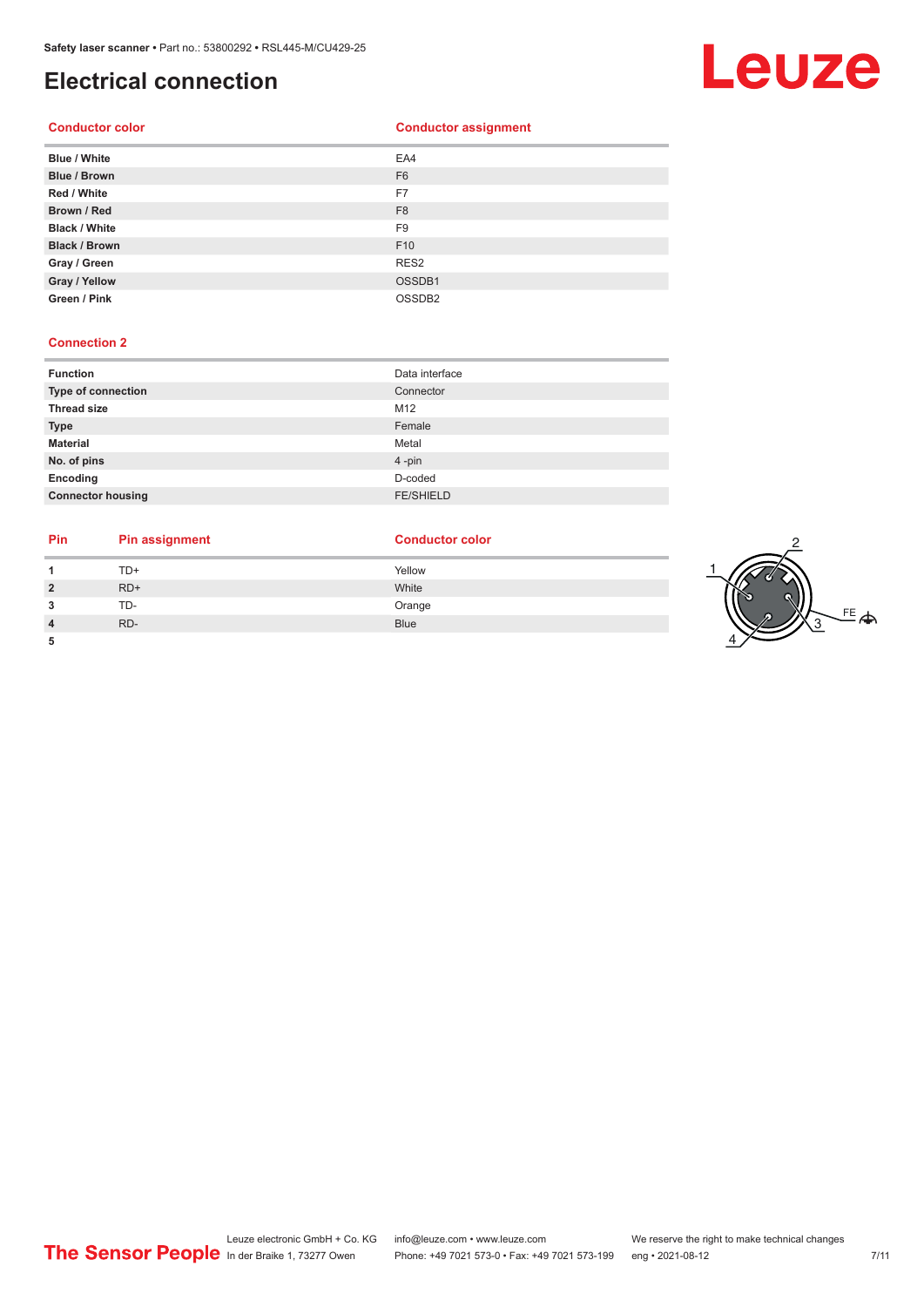# <span id="page-7-0"></span>**Diagrams**





2 Signal strength

3 Retro-reflector film

4 White surface

The figure shows a typical curve of the signal strength transmitted by the safety sensor as a function of the measured object distance and

# **Operation and display**

| <b>LED</b>     | <b>Display</b>           | <b>Meaning</b>                                                                                                           |
|----------------|--------------------------|--------------------------------------------------------------------------------------------------------------------------|
| -1             | Off                      | Device switched off                                                                                                      |
|                | Red, continuous light    | OSSD off                                                                                                                 |
|                | Red, flashing            | Error                                                                                                                    |
|                | Green, continuous light  | OSSD on                                                                                                                  |
| $\overline{2}$ | Off                      | RES deactivated or RES activated and released                                                                            |
|                | Yellow, flashing         | Protective field occupied                                                                                                |
|                | Yellow, continuous light | RES activated and blocked but ready to be unlocked - protective field<br>free and linked sensor is enabled if applicable |
| 3              | Off                      | Free warning field                                                                                                       |
|                | Blue, continuous light   | Warning field interrupted                                                                                                |
| $\overline{4}$ | Off                      | Free warning field                                                                                                       |
|                | Blue, continuous light   | Warning field interrupted                                                                                                |
| 5              | Off                      | RES deactivated or RES activated and released                                                                            |
|                | Yellow, flashing         | Protective field occupied                                                                                                |
|                | Yellow, continuous light | RES activated and blocked but ready to be unlocked - protective field<br>free and linked sensor is enabled if applicable |
| 6              | Off                      | Device switched off                                                                                                      |
|                | Red, continuous light    | OSSD off                                                                                                                 |
|                | Red, flashing            | Error                                                                                                                    |
|                | Green, continuous light  | OSSD on                                                                                                                  |

# Leuze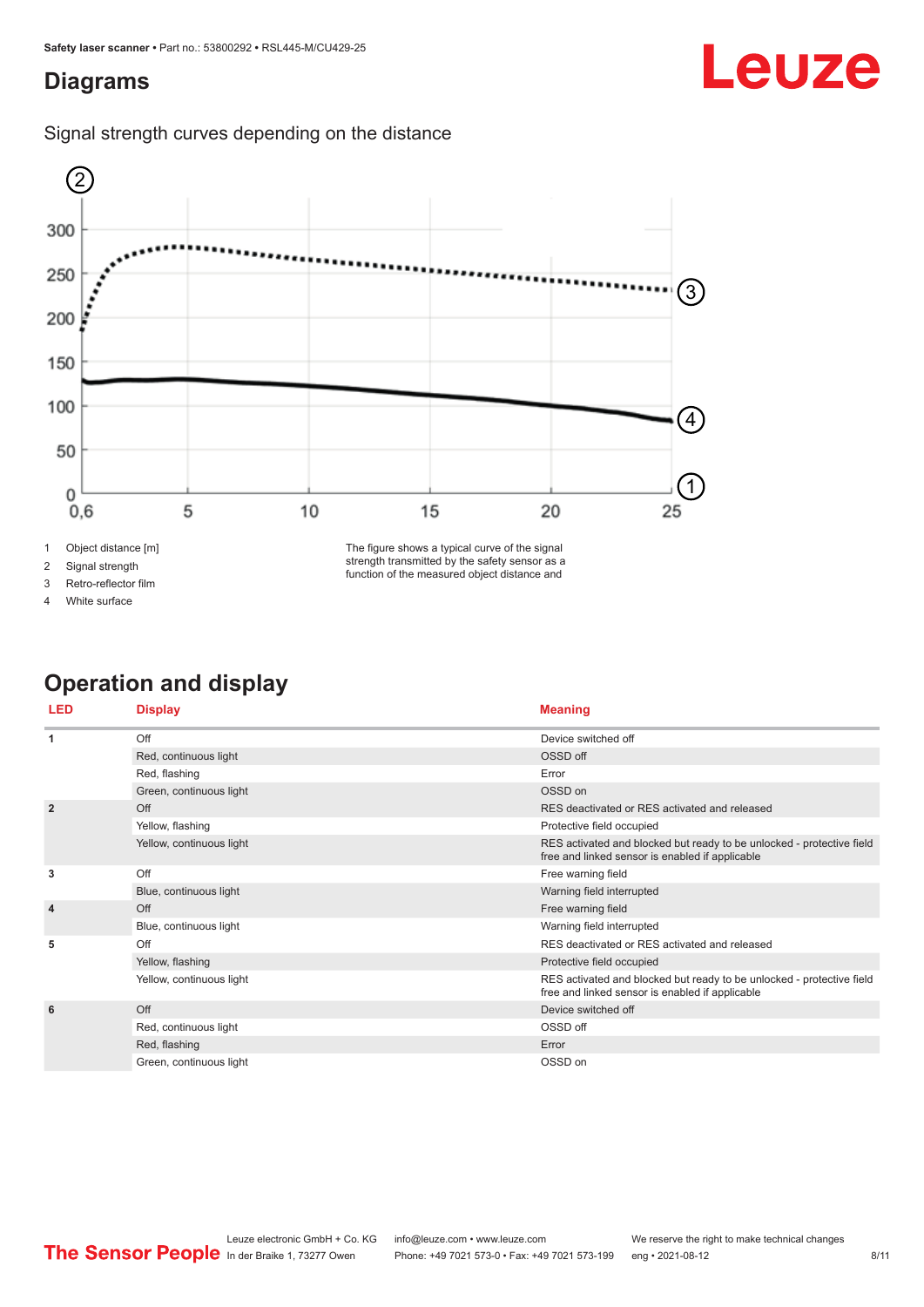# <span id="page-8-0"></span>**Notes**

#### **Observe intended use!**

 $\&$  The product may only be put into operation by competent persons.

 $\%$  Only use the product in accordance with its intended use.



#### **WARNING! INVISIBLE LASER RADIATION – CLASS 1 LASER PRODUCT**

The device satisfies the requirements of IEC 60825-1:2014 (EN 60825-1:2014) safety regulations for a product of **laser class 1** as well as the U.S. 21 CFR 1040.10 regulations with deviations corresponding to "Laser Notice No. 56" from May 8, 2019.

 $\&$  Observe the applicable statutory and local laser protection regulations.

 $\%$  The device must not be tampered with and must not be changed in any way. There are no user-serviceable parts inside the device. Repairs must only be performed by Leuze electronic GmbH + Co. KG.

## **Accessories**

## Connection technology - Interconnection cables

|                      |    | Part no. | <b>Designation</b>                     | <b>Article</b>        | <b>Description</b>                                                                                                                                                                         |
|----------------------|----|----------|----------------------------------------|-----------------------|--------------------------------------------------------------------------------------------------------------------------------------------------------------------------------------------|
| $_{\odot}$           | Ū  | 50135081 | <b>KSS ET-M12-4A-</b><br>RJ45-A-P7-050 | Interconnection cable | Suitable for interface: Ethernet<br>Connection 1: Connector, M12, Axial, Male, D-coded, 4-pin<br>Connection 2: RJ45<br>Shielded: Yes<br>Cable length: 5,000 mm<br>Sheathing material: PUR  |
| $_{\bigodot}$<br>œ   | 甘量 | 50135082 | <b>KSS ET-M12-4A-</b><br>RJ45-A-P7-100 | Interconnection cable | Suitable for interface: Ethernet<br>Connection 1: Connector, M12, Axial, Male, D-coded, 4-pin<br>Connection 2: RJ45<br>Shielded: Yes<br>Cable length: 10,000 mm<br>Sheathing material: PUR |
| $_{\mathbb{C}}$<br>œ | 甘晶 | 50135083 | <b>KSS ET-M12-4A-</b><br>RJ45-A-P7-150 | Interconnection cable | Suitable for interface: Ethernet<br>Connection 1: Connector, M12, Axial, Male, D-coded, 4-pin<br>Connection 2: RJ45<br>Shielded: Yes<br>Cable length: 15,000 mm<br>Sheathing material: PUR |

# Mounting technology - Mounting brackets

| Part no. | <b>Designation</b> | <b>Article</b>   | <b>Description</b>                                                                                                                                                                                                                       |
|----------|--------------------|------------------|------------------------------------------------------------------------------------------------------------------------------------------------------------------------------------------------------------------------------------------|
| 53800134 | <b>BT840M</b>      | Mounting bracket | Application: Mounting on chamfered 90° corner<br>Dimensions: 84.9 mm x 72 mm x 205.2 mm<br>Color: Yellow, RAL 1021<br>Type of fastening, at system: Through-hole mounting<br>Type of fastening, at device: Screw type<br>Material: Metal |

Leuze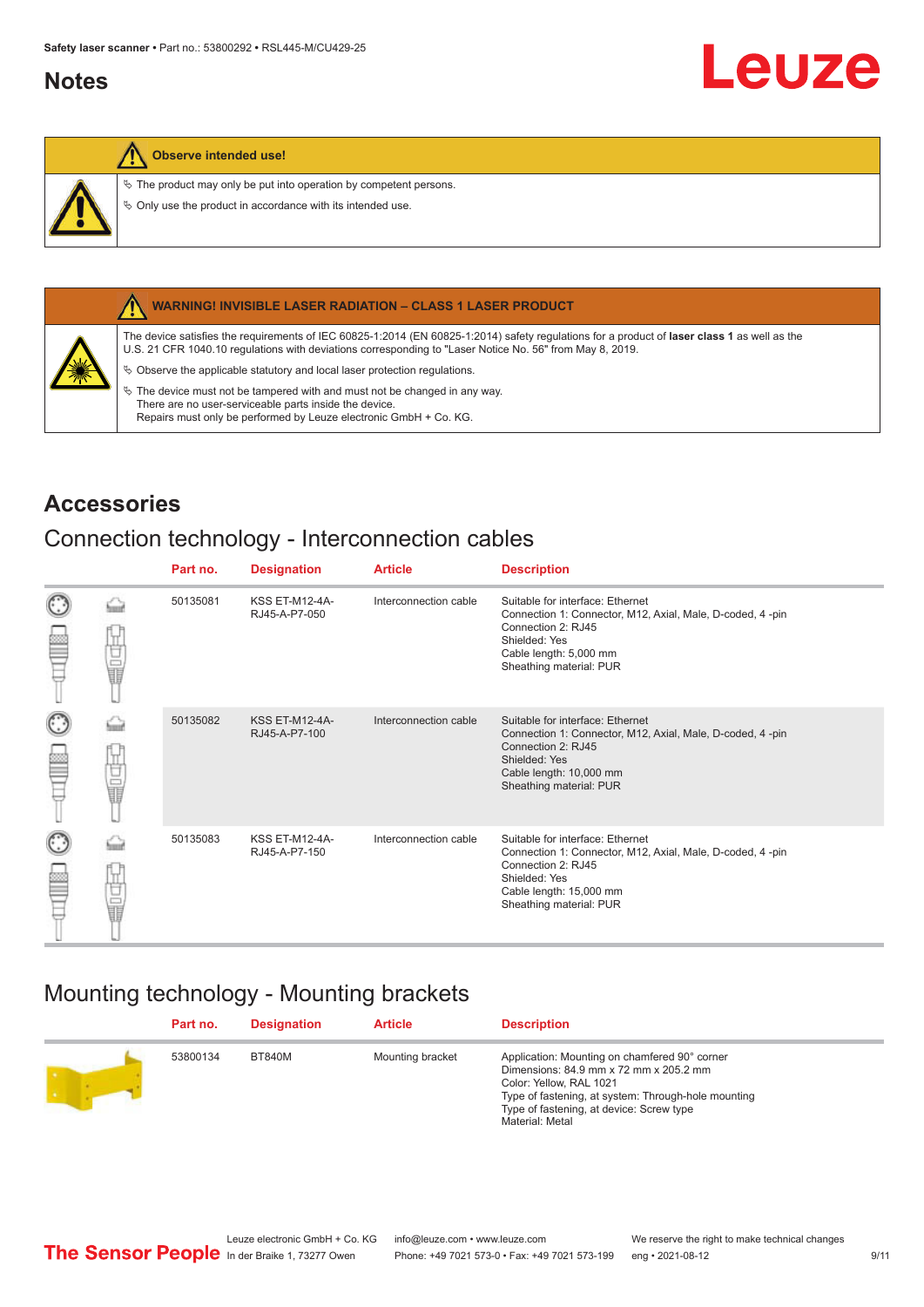## **Accessories**

# Leuze

| Part no. | <b>Designation</b> | <b>Article</b>   | <b>Description</b>                                                                                                                                                                                                                                                            |
|----------|--------------------|------------------|-------------------------------------------------------------------------------------------------------------------------------------------------------------------------------------------------------------------------------------------------------------------------------|
| 53800132 | <b>BTF815M</b>     | Mounting bracket | Application: Mounting bracket for floor mounting<br>Dimensions: 186 mm x 120 mm x 288 mm<br>Scan level height: 150 mm<br>Color: Yellow, RAL 1021<br>Type of fastening, at system: Through-hole mounting<br>Type of fastening, at device: Screw type<br><b>Material: Metal</b> |
| 53800133 | BTF830M            | Mounting bracket | Application: Mounting bracket for floor mounting<br>Dimensions: 186 mm x 275 mm x 288 mm<br>Scan level height: 300 mm<br>Color: Yellow, RAL 1021<br>Type of fastening, at system: Through-hole mounting<br>Type of fastening, at device: Screw type<br><b>Material: Metal</b> |

# Mounting

| Part no. | <b>Designation</b> | <b>Article</b> | <b>Description</b>                                             |
|----------|--------------------|----------------|----------------------------------------------------------------|
| 53800131 | BTP800M            | Loop guard     | Dimensions: 160 mm x 169 mm<br>Color: Black<br>Material: Metal |

# **General**

| Part no. | <b>Designation</b> | <b>Article</b> | <b>Description</b>                                                          |
|----------|--------------------|----------------|-----------------------------------------------------------------------------|
| 430400   | RS4-clean-Set1     | Cleaning set   | Number of cleaning cloths: 40 Piece(s)<br>Content of cleaning fluid: 150 ml |

# Services

| Part no. | <b>Designation</b> | <b>Article</b>                                  | <b>Description</b>                                                                                                                                                                                                                                                                                                                                                                                                                                                                                      |
|----------|--------------------|-------------------------------------------------|---------------------------------------------------------------------------------------------------------------------------------------------------------------------------------------------------------------------------------------------------------------------------------------------------------------------------------------------------------------------------------------------------------------------------------------------------------------------------------------------------------|
| S981051  | CS40-I-141         | Safety inspection<br>"Safety laser<br>scanners" | Details: Checking of a safety laser scanner application in accordance with<br>current standards and quidelines. Inclusion of the device and machine data in<br>a database, production of a test log per application.<br>Conditions: It must be possible to stop the machine, support provided by<br>customer's employees and access to the machine for Leuze employees must<br>be ensured.<br>Restrictions: Travel costs and accommodation expenses charged separately<br>and according to expenditure. |
| S981047  | CS40-S-141         | Start-up support                                | Details: For safety devices including stopping time measurement and initial<br>inspection.<br>Conditions: Devices and connection cables are already mounted, price not<br>including travel costs and, if applicable, accommodation expenses.<br>Restrictions: Max. 3 h., no mechanical (mounting) and electrical (wiring) work<br>performed, no changes (attachments, wiring, programming) to third-party<br>components in the nearby environment.                                                      |